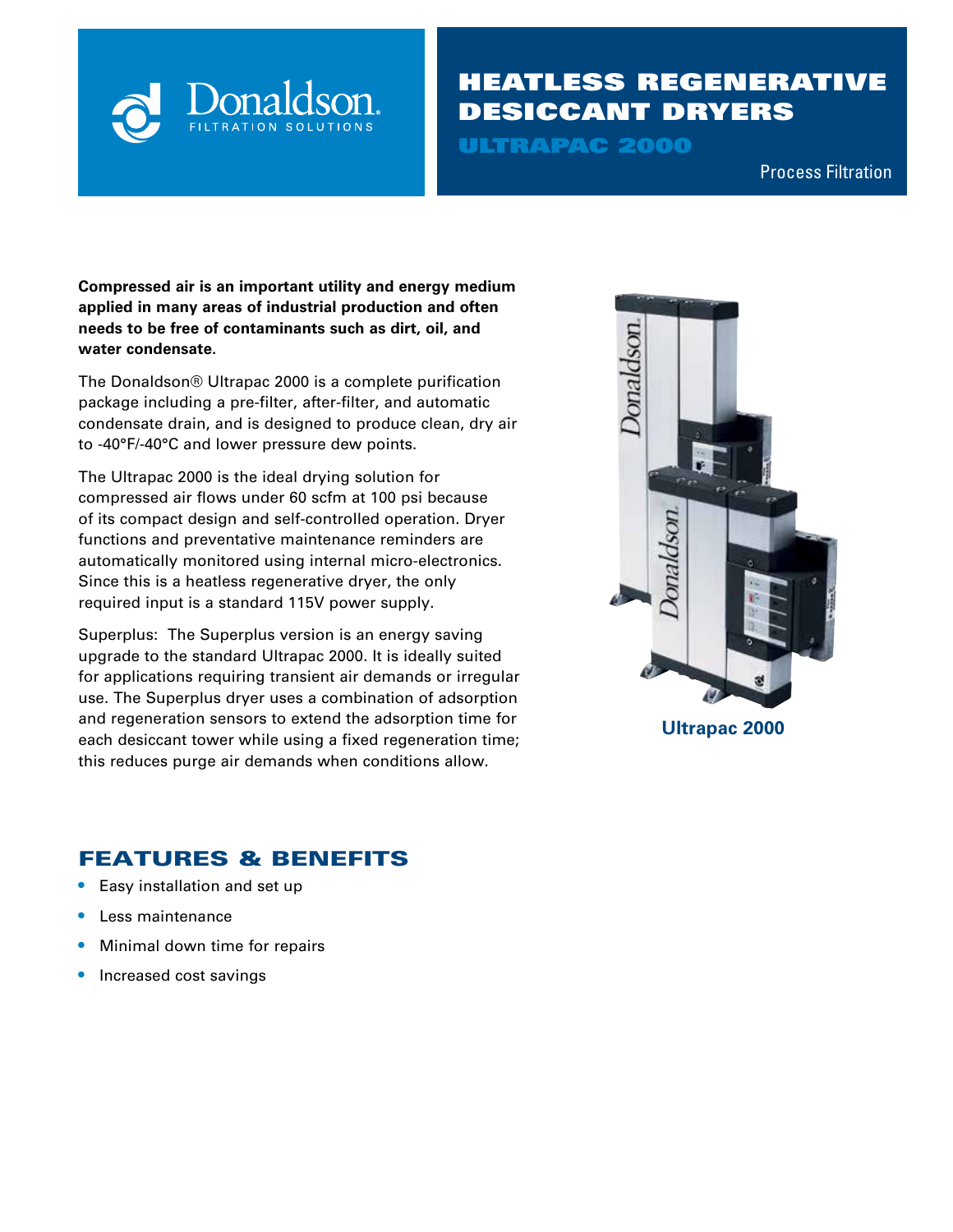## APPLICATIONS

*Sterile Air Production:* The combination of heat, moisture and oil in dark compressed air pipes are an ideal environment for microbial growth. Removing the moisture from the system will render the microbes inactive spores.

*Laser Cutting Machines:* To produce clean, reliable cuts, precision lasers need the beam surrounded with clean, dry, slightly pressurized air as it passes through the internal shaping optics to keep dirt and condensate from contaminating mirrors and lenses.

*Packaging Equipment:* As air expands to delivery mechanical energy to pneumatic devices, its temperature drops and condensation of water will occur inside motors and cylinders. A coalescing filter will not remove gaseous water vapor and therefore the Ultrapac 2000 is needed to protect this equipment.



### **DESICCANT CARTRIDGE – THE EASY SOLUTION**

Sealed desiccant provides minimum desiccant abrasion, easy servicing, and long service life.



## HOW THE ULTRAPAC 2000 WORKS

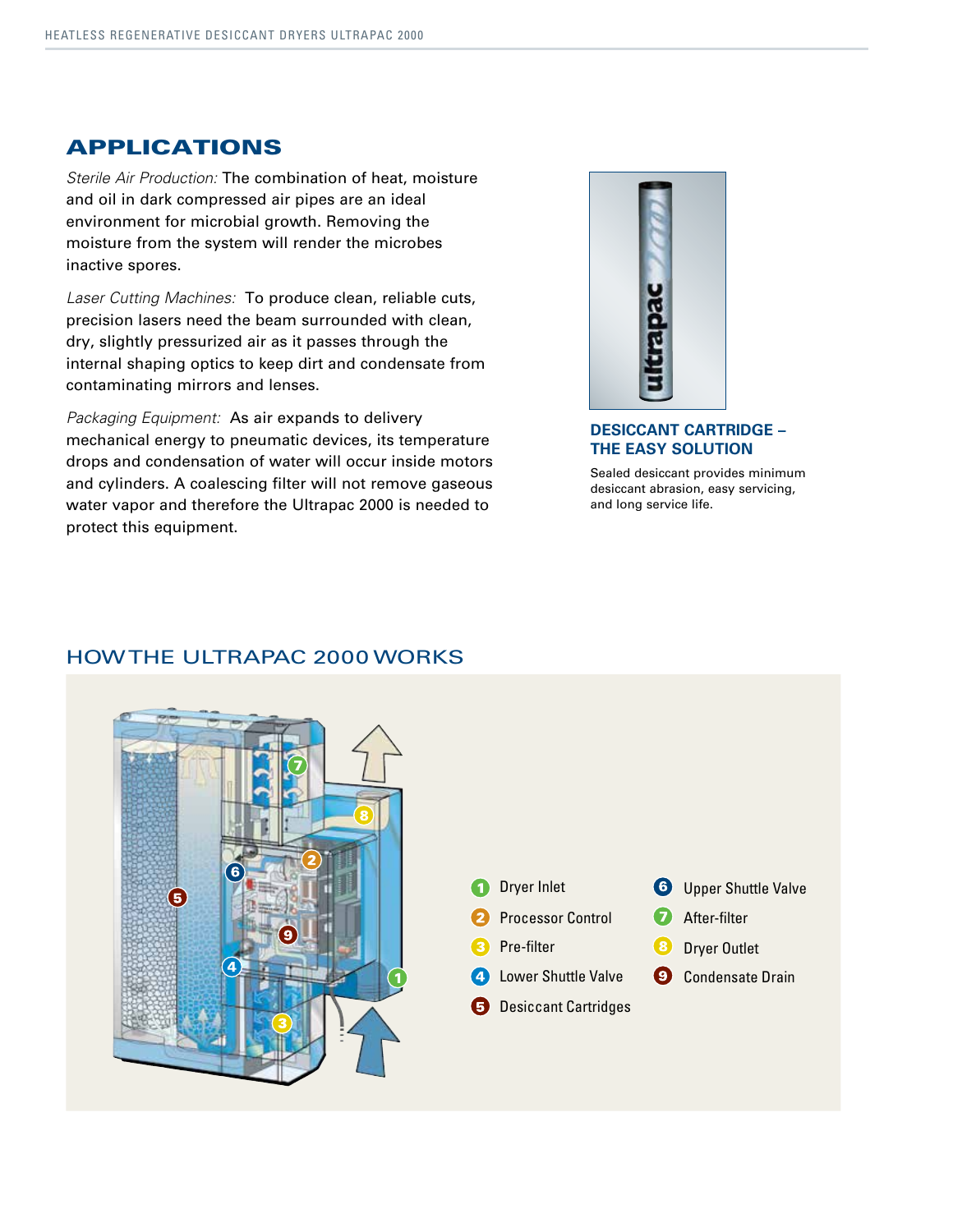## SPECIFICATIONS

| <b>TEMPERATURE</b>                 |                                    |
|------------------------------------|------------------------------------|
| <b>Operating Temperature Range</b> | $+40^{\circ}$ F / $+125^{\circ}$ F |
| <b>Ambient Temperature Range</b>   | $+38^{\circ}F/+125^{\circ}F$       |
|                                    |                                    |
|                                    |                                    |

### **OPERATING PRESSURE**

Minimum 60 psig; maximum 225 psig

### **STANDARD POWER SUPPLY**

115V / 60 Hz, other options available

## DIMENSIONS

| <b>Model</b>     | Capacity <sup>1</sup><br>(scfm) | <b>Connection</b> | Voltage | <b>Dimensions</b><br>(inches) |       |                | Weight | <b>Desiccant</b><br><b>Cartridges</b> |                  | <b>Pre-filter Element (MF)</b><br>After-filter Element (PE) |              |
|------------------|---------------------------------|-------------------|---------|-------------------------------|-------|----------------|--------|---------------------------------------|------------------|-------------------------------------------------------------|--------------|
|                  |                                 | (FNPT)            | (V)     | Height                        | Width | <b>Depth</b>   | (lbs)  | <b>Size</b>                           | <b>Qty</b>       | <b>Size</b>                                                 | $Qty$ (ea)   |
| UP0003-60        | $\sqrt{3}$                      | 1/2"              | 115     | 14                            | 12    | $\overline{5}$ | 15     | 10/2                                  | $\overline{2}$   | 0205                                                        | $\mathbf{1}$ |
| <b>UP0005-60</b> | $\overline{5}$                  | 1/2"              | 115     | 23                            | 12    | $\overline{5}$ | 24     | 10/2                                  | 4                | 0305                                                        | $\mathbf{1}$ |
| UP0010-60        | 10                              | 1/2"              | 115     | 34                            | 12    | $\overline{5}$ | 33     | 10/2                                  | $\boldsymbol{6}$ | 0410                                                        | $\mathbf{1}$ |
| UP0015-60        | 15                              | 1/2"              | 115     | 55                            | 12    | $\overline{5}$ | 53     | 10/2                                  | 10               | 0610                                                        | $\mathbf{1}$ |
| UP0020-60        | 20                              | 1 <sup>0</sup>    | 115     | 26                            | 21    | $\overline{7}$ | 64     | 10/4                                  | 4                | 0420                                                        | $\mathbf{1}$ |
| UP0030-60        | 30                              | 1 <sup>0</sup>    | 115     | 36                            | 21    | $\overline{7}$ | 84     | 10/4                                  | $6\phantom{a}$   | 0520                                                        | $\mathbf{1}$ |
| UP0040-60        | 40                              | 1 <sup>0</sup>    | 115     | 46                            | 21    | $\overline{7}$ | 106    | 10/4                                  | $\pmb{8}$        | 0525                                                        | $\mathbf{1}$ |
| UP0050-60        | 50                              | 1 <sup>0</sup>    | 115     | 56                            | 21    | $\overline{7}$ | 125    | 10/4                                  | 10               | 0725                                                        | $\mathbf{1}$ |
| <b>UP0060-60</b> | 60                              | 1"                | 115     | 66                            | 21    | $\overline{7}$ | 147    | 10/4                                  | 12               | 0725                                                        | $\mathbf{1}$ |

1 Capacity based on -40°F pdp, 100 psig inlet pressure, 100°F inlet temperature and 100°F ambient according to CAGI ADF 200.